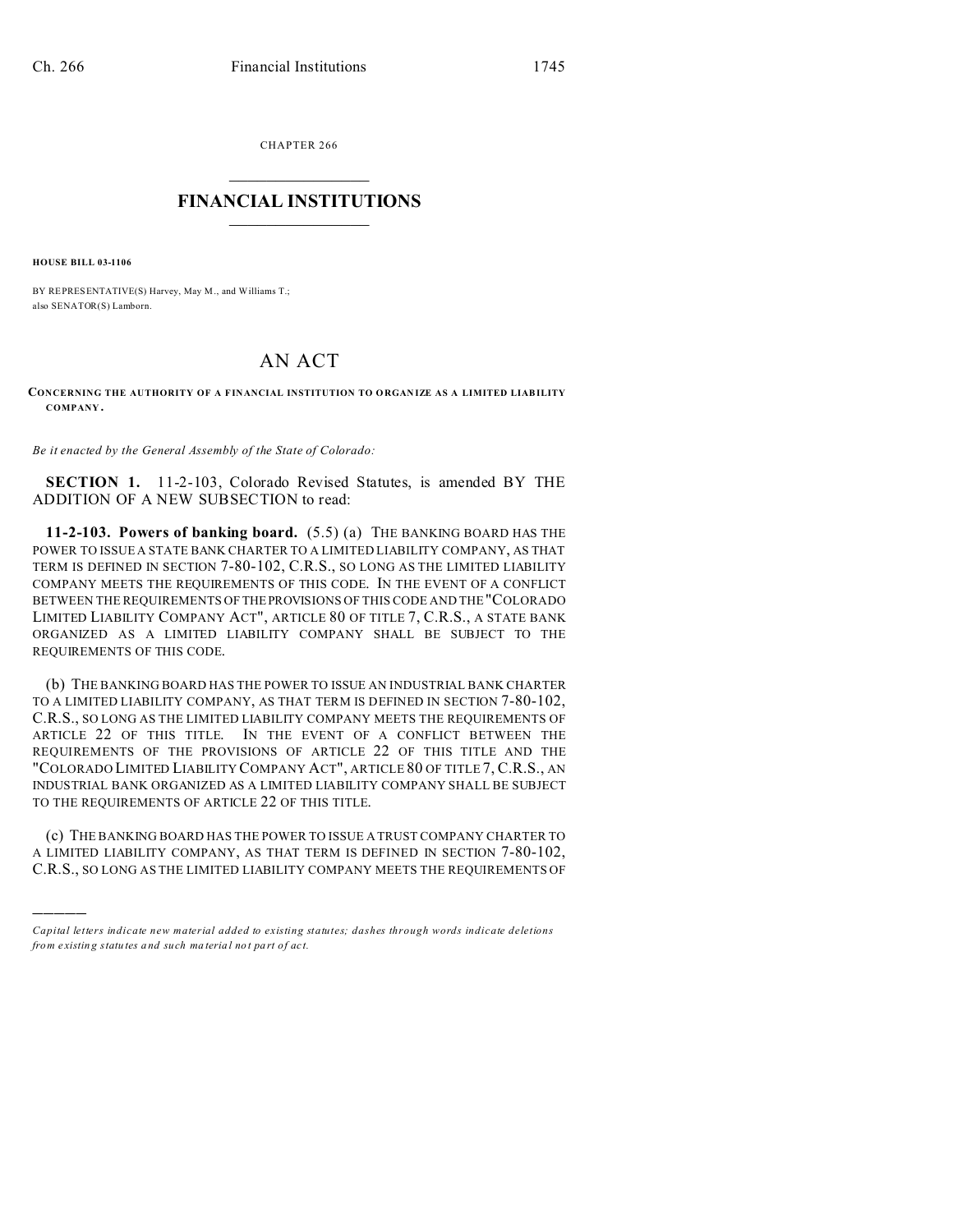ARTICLE 23 OF THIS TITLE. IN THE EVENT OF A CONFLICT BETWEEN THE REQUIREMENTS OF THE PROVISIONS OF ARTICLE 23 OF THIS TITLE AND THE "COLORADO LIMITED LIABILITY COMPANY ACT", ARTICLE 80 OF TITLE 7, C.R.S., AN INDUSTRIAL BANK ORGANIZED AS A LIMITED LIABILITY COMPANY SHALL BE SUBJECT TO THE REQUIREMENTS OF ARTICLE 23 OF THIS TITLE.

(d) THE BANKING BOARD SHALL PROMULGATE RULES TO EFFECTUATE THE PROVISIONS OF THIS SUBSECTION (5.5).

**SECTION 2.** Article 3 of title 11, Colorado Revised Statutes, is amended BY THE ADDITION OF A NEW SECTION to read:

**11-3-101.5. State bank organized as a limited liability company.** (1) PURSUANT TO SECTION 11-2-103 (5.5) (a), A STATE BANK CHARTER MAY BE ISSUED TO A LIMITED LIABILITY COMPANY THAT OTHERWISE MEETS THE REQUIREMENTS OF THIS CODE.

(2) A STATE BANK ORGANIZED AS A LIMITED LIABILITY COMPANY SHALL NOT BE REQUIRED TO EXIST IN PERPETUITY; EXCEPT THAT THE ARTICLES OF ORGANIZATION OF SUCH A STATE BANK SHALL PROVIDE FOR A METHOD TO EXTEND THE EXISTENCE OF THE STATE BANK IN THE EVENT THAT TERMINATION OCCURS. IN ADDITION, THE ARTICLES OF ORGANIZATION OF SUCH A STATE BANK SHALL REQUIRE THAT LIQUIDATION OF THE LIMITED LIABILITY COMPANY CONFORM WITH THE REQUIREMENTS OF THIS CODE.

(3) UPON APPROVAL OF THE BANKING BOARD, A STATE BANK ORGANIZED AS A LIMITED LIABILITY COMPANY MAY BE MERGED WITH OR CONVERTED INTO ANOTHER ENTITY REGARDLESS OF THE FORM OF THE SURVIVING ENTITY, SO LONG AS THE SURVIVING ENTITY SATISFIES THE REQUIREMENTS OF THIS CODE.

(4) UPON APPROVAL OF THE BANKING BOARD, A STATE BANK ORGANIZED AS A CORPORATION MAY BE MERGED WITH OR CONVERTED INTO A LIMITED LIABILITY COMPANY, SO LONG AS IT SATISFIES THE REQUIREMENTS OF THIS CODE.

(5) (a) A STATE BANK ORGANIZED AS A LIMITED LIABILITY COMPANY SHALL HAVE A WRITTEN OPERATING AGREEMENT CONTAINING ANY PROVISIONS FOR THE AFFAIRS OF THE BANK AND THE CONDUCT OF ITS BUSINESS AS MAY BE AGREED UPON BY THE MEMBERS AND WHICH PROVISIONS ARE CONSISTENT WITH THIS CODE AND THE "COLORADO LIMITED LIABILITY COMPANY ACT", ARTICLE 80 OF TITLE 7, C.R.S.

(b) A COPY OF THE WRITTEN OPERATING AGREEMENT SHALL BE FILED WITH THE BANKING BOARD PRIOR TO THE GRANTING OF A CHARTER TO THE STATE BANK, AND ANY AMENDMENTS TO THE OPERATING AGREEMENT SHALL BE FILED WITH AND APPROVED BY THE BANKING BOARD PRIOR TO ADOPTION.

(c) THE BANKING BOARD MAY PROMULGATE RULES ESTABLISHING ADDITIONAL REQUIREMENTS RELATING TO OPERATING AGREEMENTS TO IMPLEMENT THE PROVISIONS OF THIS SECTION.

(6) ALL DISTRIBUTIONS MADE BY A STATE BANK ORGANIZED AS A LIMITED LIABILITY COMPANY TO ITS MEMBERS SHALL BE SUBJECT TO THE REQUIREMENTS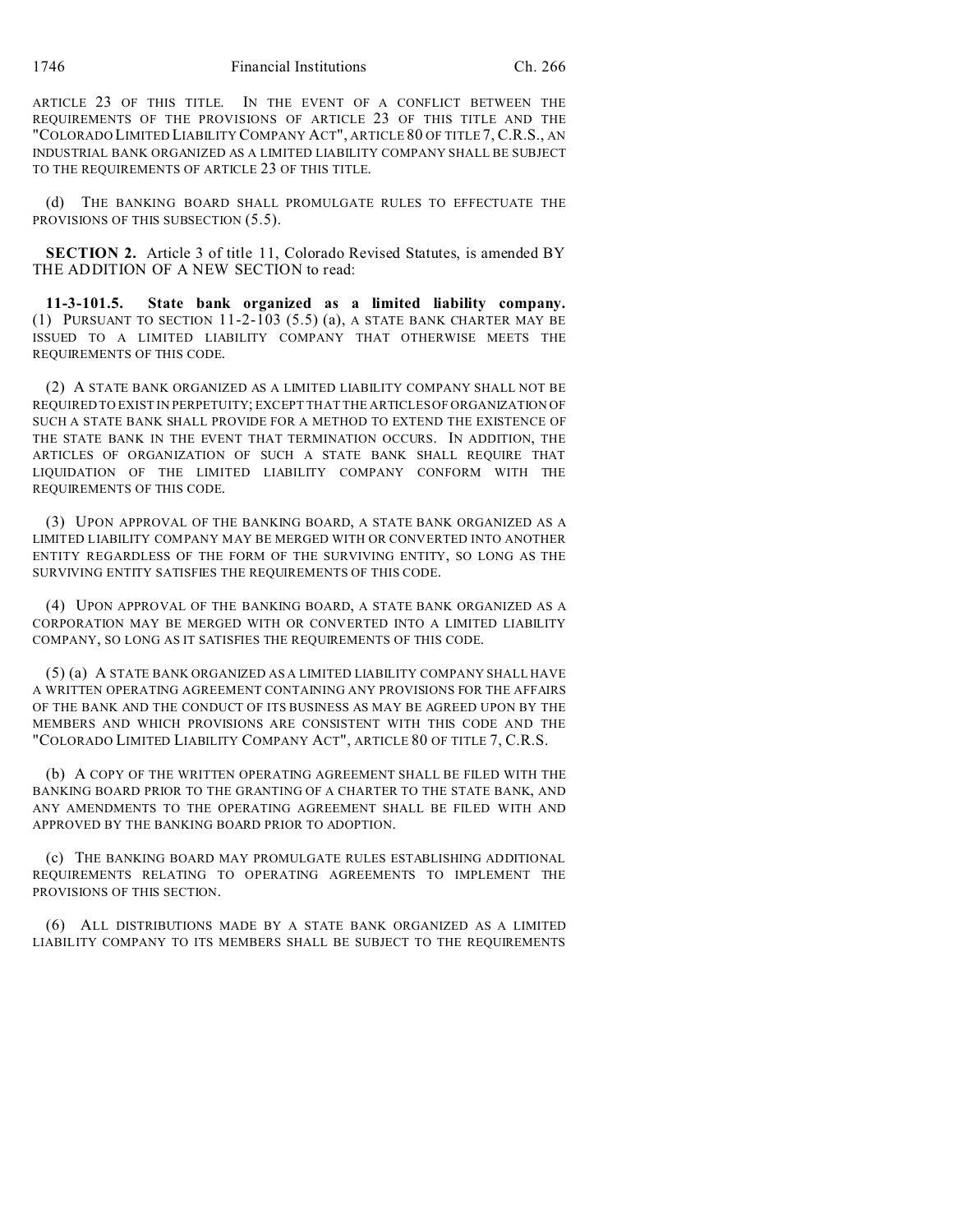APPLICABLE TO DIVIDENDS ISSUED BY A STATE BANK ORGANIZED AS A CORPORATION UNDER THIS CODE AND THE RULES OF THE BANKING BOARD.

(7) FOR PURPOSES OF IMPLEMENTING THIS SECTION, THE FOLLOWING DEFINITION CONSTRUCTIONS SHALL APPLY:

(a) WHERE THIS CODE REFERS TO "ARTICLES OF INCORPORATION", THAT TERM SHALL BE CONSTRUED TO APPLY TO A LIMITED LIABILITY COMPANY'S ARTICLES OF ORGANIZATION, AS THAT TERM IS DEFINED IN SECTION 7-80-102 (1), C.R.S.;

(b) WHERE THIS CODE REFERS TO "BYLAWS", THAT TERM SHALL BE CONSTRUED TO APPLY TO A LIMITED LIABILITY COMPANY'S OPERATING AGREEMENT, AS THAT TERM IS DEFINED IN SECTION 7-80-102 (11), C.R.S.;

(c) WHERE THIS CODE REFERS TO "COMMON STOCK" OR "SHARES" OF A STATE BANK, SUCH TERMS SHALL BE CONSTRUED TO APPLY TO A LIMITED LIABILITY COMPANY'S MEMBERSHIP INTERESTS;

(d) WHERE THIS CODE REFERS TO A "CORPORATION", SUCH TERM SHALL BE CONSTRUED TO INCLUDE A LIMITED LIABILITY COMPANY ORGANIZED UNDER THE "COLORADO LIMITED LIABILITY COMPANY ACT", ARTICLE 80 OF TITLE 7, C.R.S, WHICH LIMITED LIABILITY COMPANY CONFORMS TO THIS SECTION AND THE REQUIREMENTS ESTABLISHED BY THE BANKING BOARD PURSUANT TO SECTION 11-2-103 (5.5);

(e) WHERE THIS CODE REFERS TO A "DIRECTOR" OR A "BOARD OF DIRECTORS" OF A STATE BANK, SUCH TERMS SHALL BE CONSTRUED TO APPLY TO A MANAGER OR THE MANAGERS OF A LIMITED LIABILITY COMPANY;

(f) WHERE THIS CODE REFERS TO AN "INCORPORATOR", SUCH TERM SHALL BE CONSTRUED TO APPLY TO THE ORGANIZERS OF A LIMITED LIABILITY COMPANY;

(g) WHERE THIS CODE REFERS TO A "SHAREHOLDER" OR A "STOCKHOLDER" OF A STATE BANK, SUCH TERMS SHALL BE CONSTRUED TO APPLY TO A MEMBER OF A LIMITED LIABILITY COMPANY.

**SECTION 3.** 11-3-101, Colorado Revised Statutes, is amended BY THE ADDITION OF A NEW SUBSECTION to read:

**11-3-101. General corporate powers.** (6) NO STATE BANK SHALL COMMIT ITSELF, EITHER DIRECTLY OR INDIRECTLY, TO UNDERTAKE THE RESPONSIBILITY FOR THE TAX LIABILITY OF ITS SHAREHOLDERS OR MEMBERS.

**SECTION 4.** Part 1 of article 22 of title 11, Colorado Revised Statutes, is amended BY THE ADDITION OF A NEW SECTION to read:

**11-22-101.3. Industrial bank organized as a limited liability company.** (1) PURSUANT TO SECTION 11-2-103 (5.5) (b), AN INDUSTRIAL BANK CHARTER MAY BE ISSUED TO A LIMITED LIABILITY COMPANY THAT OTHERWISE MEETS THE REQUIREMENTS OF THIS ARTICLE.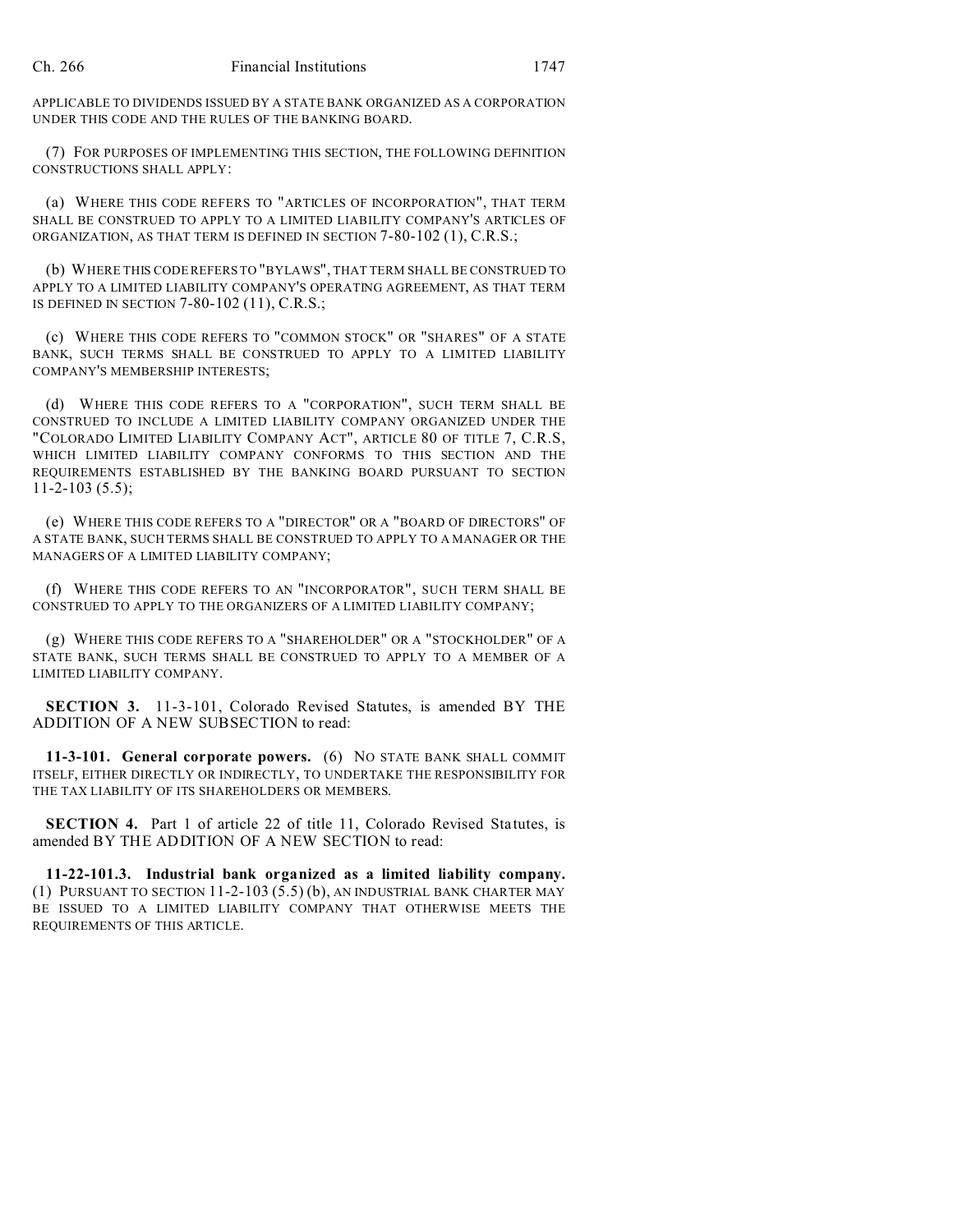1748 Financial Institutions Ch. 266

(2) AN INDUSTRIAL BANK ORGANIZED AS A LIMITED LIABILITY COMPANY SHALL NOT BE REQUIRED TO EXIST IN PERPETUITY; EXCEPT THAT THE ARTICLES OF ORGANIZATION OF SUCH AN INDUSTRIAL BANK SHALL PROVIDE FOR A METHOD TO EXTEND THE EXISTENCE OF THE INDUSTRIAL BANK IN THE EVENT THAT TERMINATION OCCURS. IN ADDITION, THE ARTICLES OF ORGANIZATION OF SUCH AN INDUSTRIAL BANK SHALL REQUIRE THAT LIQUIDATION OF THE LIMITED LIABILITY COMPANY CONFORM WITH THE REQUIREMENTS OF THIS CODE.

(3) UPON APPROVAL OF THE BANKING BOARD, AN INDUSTRIAL BANK ORGANIZED AS A LIMITED LIABILITY COMPANY MAY BE MERGED WITH OR CONVERTED INTO ANOTHER ENTITY REGARDLESS OF THE FORM OF THE SURVIVING ENTITY, SO LONG AS THE SURVIVING ENTITY SATISFIES THE REQUIREMENTS OF THIS CODE.

(4) UPON APPROVAL OF THE BANKING BOARD, AN INDUSTRIAL BANK ORGANIZED AS A CORPORATION MAY BE MERGED WITH OR CONVERTED INTO A LIMITED LIABILITY COMPANY, SO LONG AS IT SATISFIES THE REQUIREMENTS OF THIS CODE.

(5) (a) AN INDUSTRIAL BANK ORGANIZED AS A LIMITED LIABILITY COMPANY SHALL HAVE A WRITTEN OPERATING AGREEMENT CONTAINING ANY PROVISIONS FOR THE AFFAIRS OF THE BANK AND THE CONDUCT OF ITS BUSINESS AS MAY BE AGREED UPON BY THE MEMBERS AND WHICH PROVISIONS ARE CONSISTENT WITH THIS CODE AND THE "COLORADO LIMITED LIABILITY COMPANY ACT", ARTICLE 80 OF TITLE 7, C.R.S.

(b) A COPY OF THE WRITTEN OPERATING AGREEMENT SHALL BE FILED WITH THE BANKING BOARD PRIOR TO THE GRANTING OF A CHARTER TO THE INDUSTRIAL BANK, AND ANY AMENDMENTS TO THE OPERATING AGREEMENT SHALL BE FILED WITH AND APPROVED BY THE BANKING BOARD PRIOR TO ADOPTION.

(c) THE BANKING BOARD MAY PROMULGATE RULES ESTABLISHING ADDITIONAL REQUIREMENTS RELATING TO OPERATING AGREEMENTS TO IMPLEMENT THE PROVISIONS OF THIS SECTION.

(6) ALL DISTRIBUTIONS MADE BY AN INDUSTRIAL BANK ORGANIZED AS A LIMITED LIABILITY COMPANY TO ITS MEMBERS SHALL BE SUBJECT TO THE REQUIREMENTS APPLICABLE TO DIVIDENDS ISSUED BY AN INDUSTRIAL BANK ORGANIZED AS A CORPORATION UNDER THIS CODE AND THE RULES OF THE BANKING BOARD.

(7) FOR PURPOSES OF IMPLEMENTING THIS SECTION, THE FOLLOWING DEFINITION CONSTRUCTIONS SHALL APPLY:

(a) WHERE THIS CODE REFERS TO "ARTICLES OF INCORPORATION", THAT TERM SHALL BE CONSTRUED TO APPLY TO A LIMITED LIABILITY COMPANY'S ARTICLES OF ORGANIZATION, AS THAT TERM IS DEFINED IN SECTION 7-80-102 (1), C.R.S.;

(b) WHERE THIS CODE REFERS TO "BYLAWS", THAT TERM SHALL BE CONSTRUED TO APPLY TO A LIMITED LIABILITY COMPANY'S OPERATING AGREEMENT, AS THAT TERM IS DEFINED IN SECTION 7-80-102 (11), C.R.S.;

(c) WHERE THIS CODE REFERS TO "COMMON STOCK" OR "SHARES" OF AN INDUSTRIAL BANK, SUCH TERMS SHALL BE CONSTRUED TO APPLY TO A LIMITED LIABILITY COMPANY'S MEMBERSHIP INTERESTS;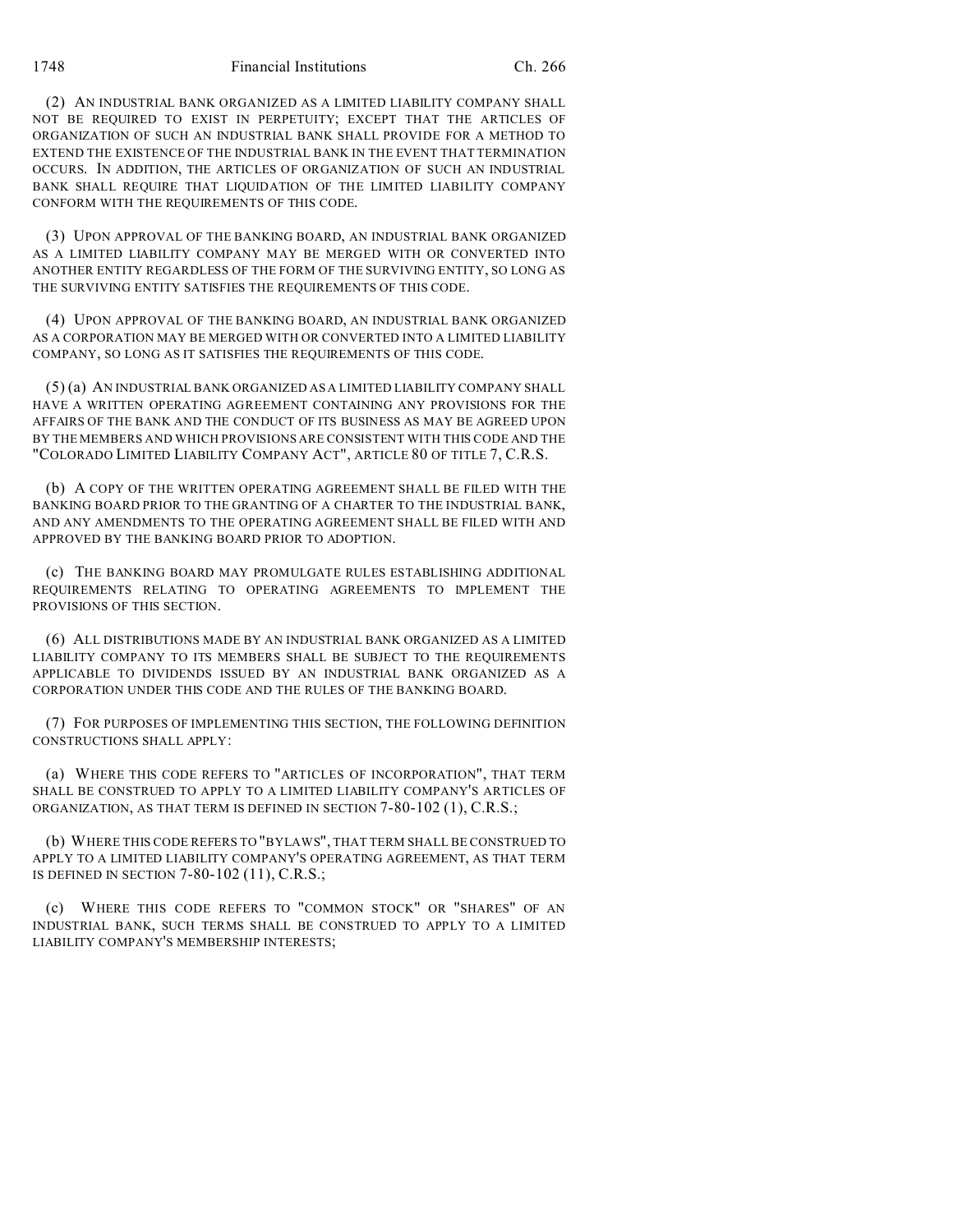## Ch. 266 Financial Institutions 1749

(d) WHERE THIS CODE REFERS TO A "CORPORATION", SUCH TERM SHALL BE CONSTRUED TO INCLUDE A LIMITED LIABILITY COMPANY ORGANIZED UNDER THE "COLORADO LIMITED LIABILITY COMPANY ACT", ARTICLE 80 OF TITLE 7, C.R.S, WHICH LIMITED LIABILITY COMPANY CONFORMS TO THIS SECTION AND THE REQUIREMENTS ESTABLISHED BY THE BANKING BOARD PURSUANT TO SECTION  $11-2-103(5.5);$ 

(e) WHERE THIS CODE REFERS TO A "DIRECTOR" OR A "BOARD OF DIRECTORS" OF AN INDUSTRIAL BANK, SUCH TERMS SHALL BE CONSTRUED TO APPLY TO A MANAGER OR THE MANAGERS OF A LIMITED LIABILITY COMPANY;

(f) WHERE THIS CODE REFERS TO AN "INCORPORATOR", SUCH TERM SHALL BE CONSTRUED TO APPLY TO THE ORGANIZERS OF A LIMITED LIABILITY COMPANY;

(g) WHERE THIS CODE REFERS TO A "SHAREHOLDER" OR A "STOCKHOLDER" OF AN INDUSTRIAL BANK, SUCH TERMS SHALL BE CONSTRUED TO APPLY TO A MEMBER OF A LIMITED LIABILITY COMPANY.

**SECTION 5.** 11-22-101 (1), Colorado Revised Statutes, is amended to read:

**11-22-101. Definitions.** As used in this article, unless the context otherwise requires:

(1) "Bank" or "industrial bank" means an industrial bank incorporated under the provisions of section 11-22-101.2 OR UNDER THE PROVISIONS OF SECTION 11-22-101.3.

**SECTION 6.** Article 23 of title 11, Colorado Revised Statutes, is amended BY THE ADDITION OF A NEW SECTION to read:

**11-23-102.7. Trust company organized as a limited liability company.** (1) PURSUANT TO SECTION 11-2-103 (5.5) (c), A TRUST COMPANY CHARTER MAY BE ISSUED TO A LIMITED LIABILITY COMPANY THAT OTHERWISE MEETS THE REQUIREMENTS OF THIS ARTICLE.

(2) A TRUST COMPANY ORGANIZED AS A LIMITED LIABILITY COMPANY SHALL NOT BE REQUIRED TO EXIST IN PERPETUITY; EXCEPT THAT THE ARTICLES OF ORGANIZATION OF SUCH A TRUST COMPANY SHALL PROVIDE FOR A METHOD TO EXTEND THE EXISTENCE OF THE TRUST COMPANY IN THE EVENT THAT TERMINATION OCCURS. IN ADDITION, THE ARTICLES OF ORGANIZATION OF SUCH A TRUST COMPANY SHALL REQUIRE THAT LIQUIDATION OF THELIMITED LIABILITY COMPANY CONFORM WITH THE REQUIREMENTS OF THIS CODE.

(3) UPON APPROVAL OF THE BANKING BOARD, A TRUST COMPANY ORGANIZED AS A LIMITED LIABILITY COMPANY MAY BE MERGED WITH OR CONVERTED INTO ANOTHER ENTITY REGARDLESS OF THE FORM OF THE SURVIVING ENTITY, SO LONG AS THE SURVIVING ENTITY SATISFIES THE REQUIREMENTS OF THIS CODE.

(4) UPON APPROVAL OF THE BANKING BOARD, A TRUST COMPANY ORGANIZED AS A CORPORATION MAY BE MERGED WITH OR CONVERTED INTO A LIMITED LIABILITY COMPANY, SO LONG AS IT SATISFIES THE REQUIREMENTS OF THIS CODE.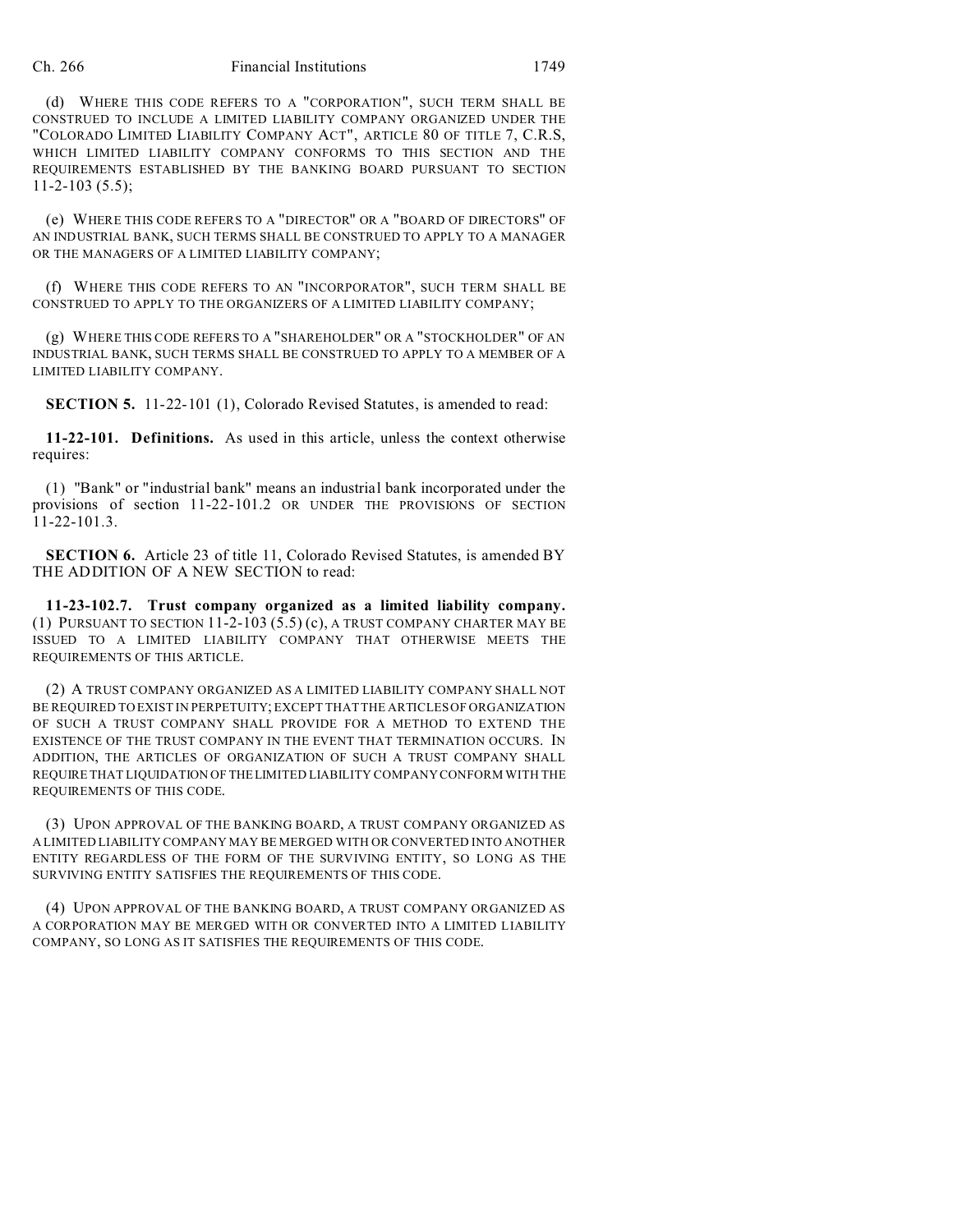(5) (a) A TRUST COMPANY ORGANIZED AS A LIMITED LIABILITY COMPANY SHALL HAVE A WRITTEN OPERATING AGREEMENT CONTAINING ANY PROVISIONS FOR THE AFFAIRS OF THE TRUST COMPANY AND THE CONDUCT OF ITS BUSINESS AS MAY BE AGREED UPON BY THE MEMBERS AND WHICH PROVISIONS ARE CONSISTENT WITH THIS CODE AND THE "COLORADO LIMITED LIABILITYCOMPANY ACT", ARTICLE 80 OF TITLE 7, C.R.S.

(b) A COPY OF THE WRITTEN OPERATING AGREEMENT SHALL BE FILED WITH THE BANKING BOARD PRIOR TO THE GRANTING OF A CHARTER TO THE TRUST COMPANY, AND ANY AMENDMENTS TO THE OPERATING AGREEMENT SHALL BE FILED WITH AND APPROVED BY THE BANKING BOARD PRIOR TO ADOPTION.

(c) THE BANKING BOARD MAY PROMULGATE RULES ESTABLISHING ADDITIONAL REQUIREMENTS RELATING TO OPERATING AGREEMENTS TO IMPLEMENT THE PROVISIONS OF THIS SECTION.

(6) ALL DISTRIBUTIONS MADE BY A TRUST COMPANY ORGANIZED AS A LIMITED LIABILITY COMPANY TO ITS MEMBERS SHALL BE SUBJECT TO THE REQUIREMENTS APPLICABLE TO DIVIDENDS ISSUED BY A TRUST COMPANY ORGANIZED AS A CORPORATION UNDER THIS CODE AND THE RULES OF THE BANKING BOARD.

(7) FOR PURPOSES OF IMPLEMENTING THIS SECTION, THE FOLLOWING DEFINITION CONSTRUCTIONS SHALL APPLY:

(a) WHERE THIS CODE REFERS TO "ARTICLES OF INCORPORATION", THAT TERM SHALL BE CONSTRUED TO APPLY TO A LIMITED LIABILITY COMPANY'S ARTICLES OF ORGANIZATION, AS THAT TERM IS DEFINED IN SECTION 7-80-102 (1), C.R.S.;

(b) WHERE THIS CODE REFERS TO "BYLAWS", THAT TERM SHALL BE CONSTRUED TO APPLY TO A LIMITED LIABILITY COMPANY'S OPERATING AGREEMENT, AS THAT TERM IS DEFINED IN SECTION 7-80-102 (11), C.R.S.;

(c) WHERE THIS CODE REFERS TO "COMMON STOCK" OR "SHARES" OF A TRUST COMPANY, SUCH TERMS SHALL BE CONSTRUED TO APPLY TO A LIMITED LIABILITY COMPANY'S MEMBERSHIP INTERESTS;

(d) WHERE THIS CODE REFERS TO A "CORPORATION", SUCH TERM SHALL BE CONSTRUED TO INCLUDE A LIMITED LIABILITY COMPANY ORGANIZED UNDER THE "COLORADO LIMITED LIABILITY COMPANY ACT", ARTICLE 80 OF TITLE 7, C.R.S, WHICH LIMITED LIABILITY COMPANY CONFORMS TO THIS SECTION AND THE REQUIREMENTS ESTABLISHED BY THE BANKING BOARD PURSUANT TO SECTION  $11-2-103(5.5);$ 

(e) WHERE THIS CODE REFERS TO A "DIRECTOR" OR A "BOARD OF DIRECTORS" OF A TRUST COMPANY, SUCH TERMS SHALL BE CONSTRUED TO APPLY TO A MANAGER OR THE MANAGERS OF A LIMITED LIABILITY COMPANY;

(f) WHERE THIS CODE REFERS TO AN "INCORPORATOR", SUCH TERM SHALL BE CONSTRUED TO APPLY TO THE ORGANIZERS OF A LIMITED LIABILITY COMPANY;

(g) WHERE THIS CODE REFERS TO A "SHAREHOLDER" OR A "STOCKHOLDER" OF A